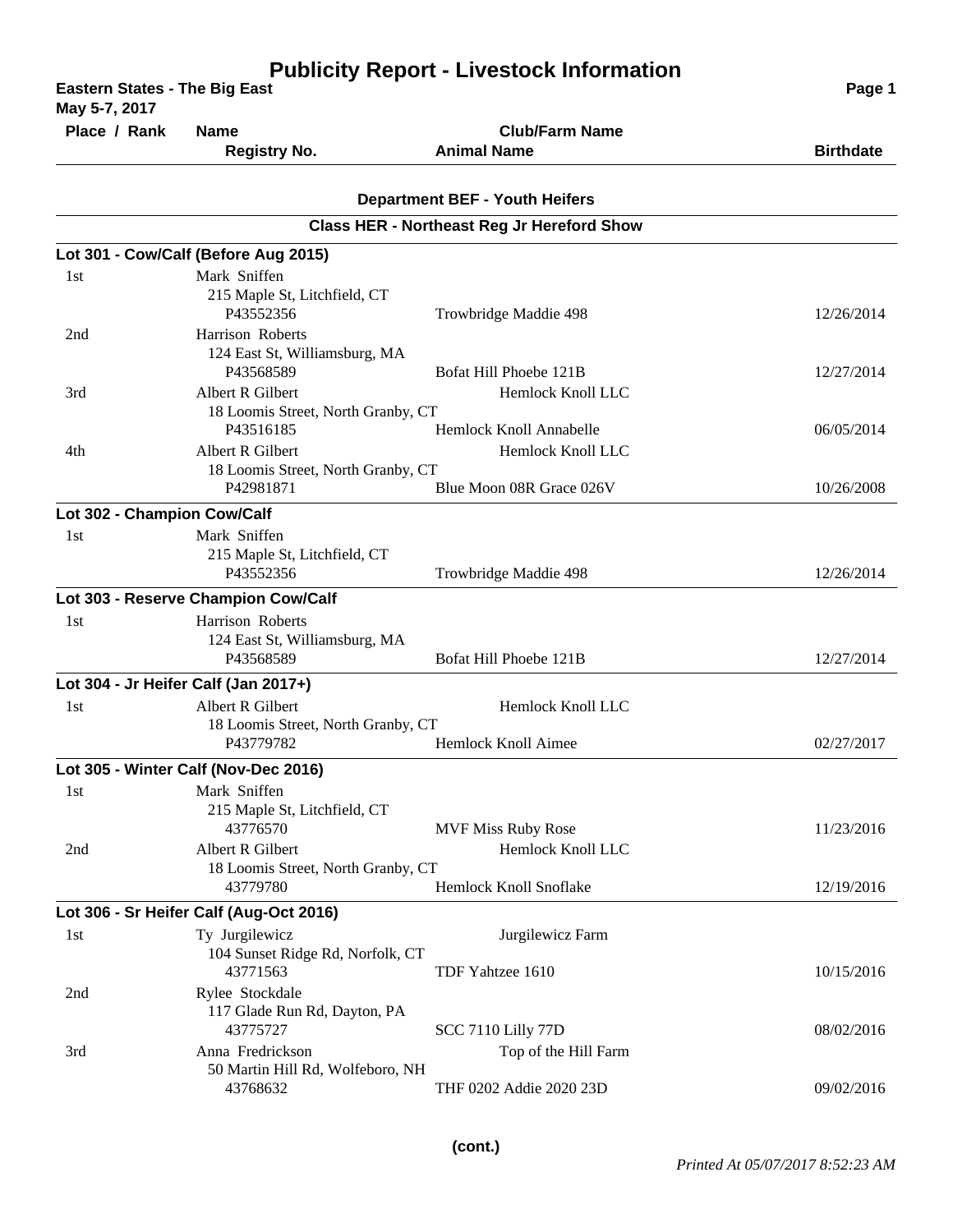**Eastern States - The Big East Page 2 May 5-7, 2017**

| $M$ ay $3 - 1$ , 2017           |                                                                        |                                             |                  |
|---------------------------------|------------------------------------------------------------------------|---------------------------------------------|------------------|
| Place / Rank                    | <b>Name</b><br><b>Registry No.</b>                                     | <b>Club/Farm Name</b><br><b>Animal Name</b> | <b>Birthdate</b> |
|                                 | Lot 306 - Sr Heifer Calf (Aug-Oct 2016) - (cont.)                      |                                             |                  |
| 4th                             | Fallon Oatley<br>1000 Hopkins Hill Rd, West Greenwich, RI<br>P43784929 | TP340 Bragging Rights 15D                   | 09/18/2016       |
| 5th                             | Harrison Roberts<br>124 East St, Williamsburg, MA<br>P43762414         | Bofat Hill 4R Dee Dee 93D                   | 09/18/2016       |
| 6th                             | Amanda Crowe<br>25 Grove Street, Easthampton, MA<br>P43766160          | Bofat Hill S01 Gloria 92D                   | 09/05/2016       |
| 7 <sub>th</sub>                 | Dillon Pepin<br>25 East Street South, Goshen, CT<br>43758206           | Pepin Miss Reba 638D-ET                     | 08/30/2016       |
| 8th                             | Hailey Hotchkiss<br>15 Curtiss Rd, Terryville, CT                      | Blue moon farm                              |                  |
|                                 |                                                                        | Blue Moon 2214 Dorbi 91D                    | 09/01/2016       |
| 9th                             | <b>Brittany Demolles</b><br>272 River St, West Bridgewate, MA          | Shadi Oak Farm                              |                  |
|                                 | P43758193                                                              | Pepin Honor 646D                            | 09/11/2016       |
| 10 <sub>th</sub>                | Ben P Howard                                                           | Shadi Oak Farm                              |                  |
|                                 | 272 River St, West Bridgewate, MA<br>P43758203                         | Pepin Kari 651D                             | 10/24/2016       |
| Lot 307 - Calf Champion         |                                                                        |                                             |                  |
| 1st                             | Ty Jurgilewicz<br>104 Sunset Ridge Rd, Norfolk, CT                     | Jurgilewicz Farm                            |                  |
|                                 | 43771563                                                               | TDF Yahtzee 1610                            | 10/15/2016       |
| Lot 308 - Reserve Calf Champion |                                                                        |                                             |                  |
| 1st                             | Rylee Stockdale<br>117 Glade Run Rd, Dayton, PA<br>43775727            | <b>SCC 7110 Lilly 77D</b>                   | 08/02/2016       |
|                                 | Lot 309 - Late Smr Yrlg (Jun16-Jul 2016)                               |                                             |                  |
| 1st                             | Kamryn Forrest<br>101 Hawkins Rd, Putnam, CT                           | <b>Twin Brooks Farm</b>                     |                  |
|                                 |                                                                        | <b>CCC Miss Diamond</b>                     |                  |
| 2nd                             | Ashlee Demolles                                                        | Shadi Oak Farm                              |                  |
|                                 | 272 River St, West Bridgewate, MA                                      |                                             |                  |
|                                 | 43716249                                                               | M&M 663Z Denali 671                         | 06/17/2016       |
|                                 | Lot 310 - Early Smr Yrlg (May-Jun15 2016                               |                                             |                  |
| 1st                             | Anna Fredrickson<br>50 Martin Hill Rd, Wolfeboro, NH                   | Top of the Hill Farm                        |                  |
|                                 | 43724763                                                               | THF 9003 Delilah 19D                        | 05/02/2016       |
| 2nd                             | Amanda Cranwell<br>3284 Eagleville Rd, Eaton, NY<br>43716350           | M&M 556Y Destiny 627                        | 05/01/2016       |
| 3rd                             | Tyler Gemza<br>3550 Yochum Rd, Eden, NY                                |                                             |                  |
|                                 | P43735188                                                              | TP GE B293 Precious 56D-ET                  | 05/06/2016       |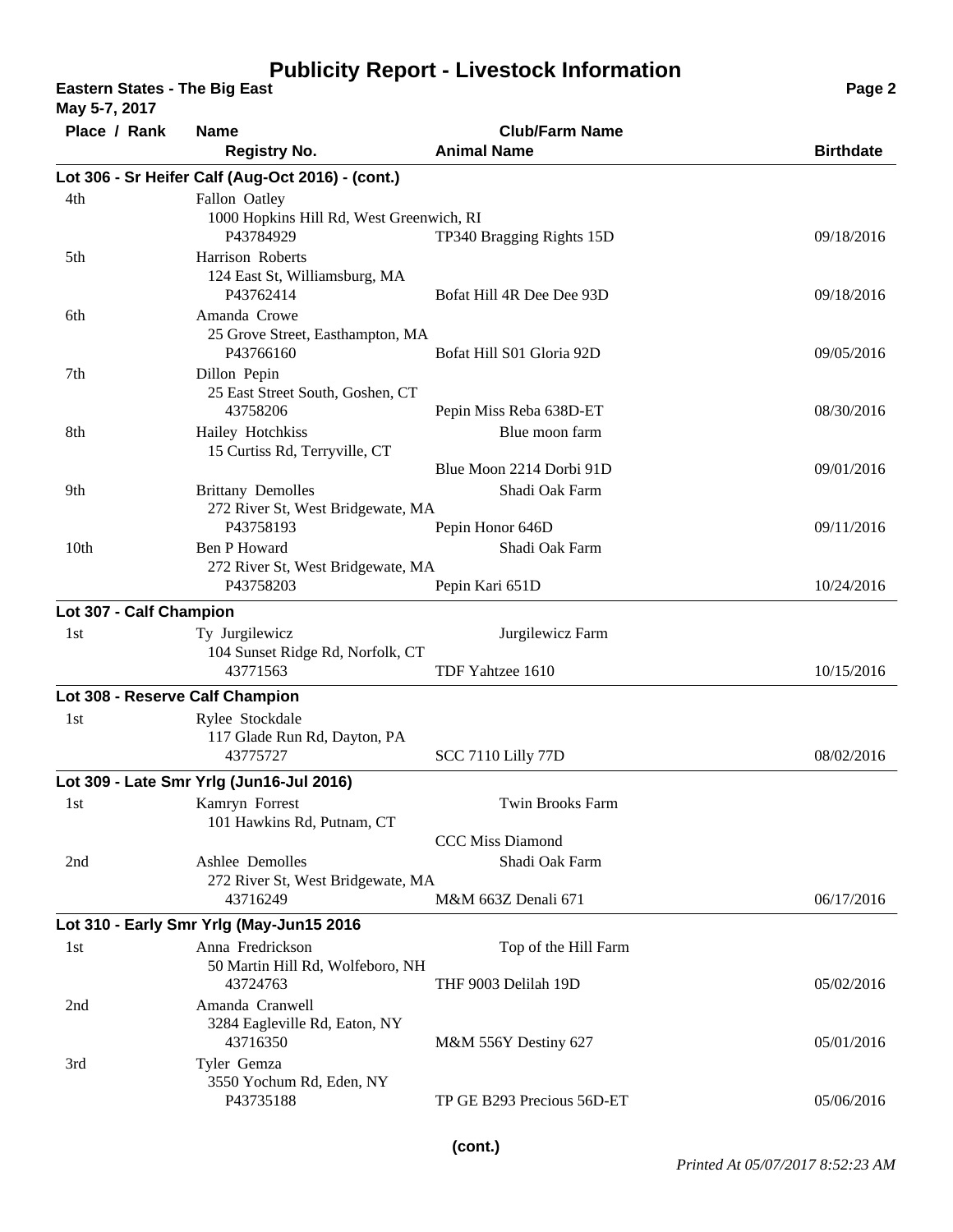**Eastern States - The Big East Page 3**

**May 5-7, 2017**

| Place / Rank              | <b>Name</b><br><b>Registry No.</b>                                        | <b>Club/Farm Name</b><br><b>Animal Name</b>           | <b>Birthdate</b> |
|---------------------------|---------------------------------------------------------------------------|-------------------------------------------------------|------------------|
|                           | Lot 310 - Early Smr Yrlg (May-Jun15 2016 - (cont.)                        |                                                       |                  |
| 4th                       | Aidyn Nugent<br>PO Box 187, Chesterfield, MA<br>P43761756                 | Bofat Hill 100W Primrose 51D                          | 05/23/2016       |
| 5th                       | Victoria Footit<br>301 Maple Ave, Meriden, CT                             | AWB KARV UConns Donut 6006                            | 05/03/2016       |
| Lot 311 - Summer Champion |                                                                           |                                                       |                  |
| 1st                       | Anna Fredrickson                                                          | Top of the Hill Farm                                  |                  |
|                           | 50 Martin Hill Rd, Wolfeboro, NH<br>43724763                              | THF 9003 Delilah 19D                                  | 05/02/2016       |
|                           | Lot 312 - Reserve Summer Champion                                         |                                                       |                  |
| 1st                       | Amanda Cranwell<br>3284 Eagleville Rd, Eaton, NY<br>43716350              | M&M 556Y Destiny 627                                  | 05/01/2016       |
|                           | Lot 313 - Spring Yearling (Mar-Apr 2016)                                  |                                                       |                  |
| 1st                       | Amanda Cranwell                                                           |                                                       |                  |
|                           | 3284 Eagleville Rd, Eaton, NY<br>43716150                                 | M&M 440 Annie 612                                     | 04/17/2016       |
| 2nd                       | Anna Fredrickson<br>50 Martin Hill Rd, Wolfeboro, NH<br>43724762          | Top of the Hill Farm<br>THF Future Destination 12D-ET | 03/13/2016       |
| 3rd                       | Tristan Pepin<br>25 East Street South, Goshen, CT<br>43713508             | Delhawk Willow 52D-ET                                 | 03/20/2016       |
| 4th                       | Marissa Perkins<br>32 Anna Farm Rd West, North Stoningto, CT<br>P43684396 |                                                       | 04/20/2016       |
| 5th                       | Chelsea E Pastor                                                          | DHB 82Y 167A Tippi 6085<br>Orrs Acre Polled Herefords |                  |
|                           | 116 County Hwy Route 645, Branchville, NJ<br>43721663                     | OAPH 11Z Little Denali 3001 6D                        | 04/04/2016       |
| 6th                       | Rachel Mcintyre<br>148 Millbury St, Auburn, MA                            | <b>Hillcrest Farm</b>                                 |                  |
| 7th                       | P43718043<br>Hailey Hotchkiss                                             | HF Cinnamon<br>Blue moon farm                         | 04/03/2016       |
|                           | 15 Curtiss Rd, Terryville, CT<br>43712468                                 | Pepin Latoya 613D-ET                                  | 03/09/2016       |
| 8th                       | Alexis M Meisner<br>424 Hill Rd, Clinton, ME<br>P43763788                 | Misty Meadows Farm<br><b>MMF</b> Paisley              | 03/01/2016       |
| 9th                       | Kurtis Pepin<br>25 East Street South, Goshen, CT<br>43701475              | Pepin Ivy 617D-ET                                     | 03/15/2016       |
| 10 <sub>th</sub>          | Rachel A Footit<br>301 Maple Ave, Meriden, CT                             | <b>Rachel Valley Acres</b>                            |                  |
|                           | 43789731                                                                  | RVA 10Y Hey There Delilah 05                          | 04/03/2016       |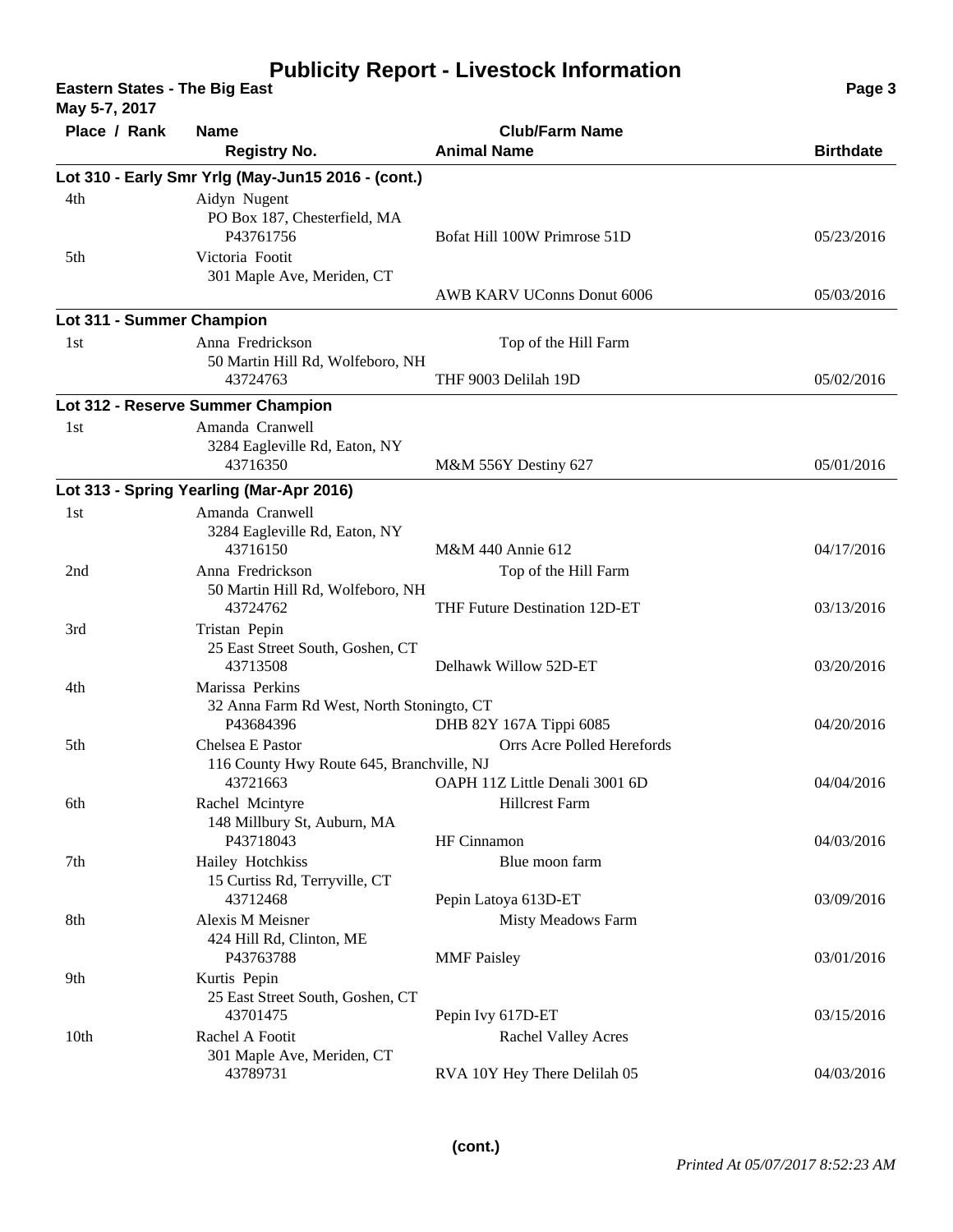**Eastern States - The Big East Page 4 May 5-7, 2017**

| $1100 \text{ J}^{-1}$ , $2011$ |                                                                  |                                                  |                  |
|--------------------------------|------------------------------------------------------------------|--------------------------------------------------|------------------|
| Place / Rank                   | <b>Name</b><br><b>Registry No.</b>                               | <b>Club/Farm Name</b><br><b>Animal Name</b>      | <b>Birthdate</b> |
|                                | Lot 313 - Spring Yearling (Mar-Apr 2016) - (cont.)               |                                                  |                  |
| 11th                           | Hailey Hotchkiss<br>15 Curtiss Rd, Terryville, CT                | Blue moon farm                                   |                  |
| 12th                           | Caroline Watson                                                  | Blue Moon P20 Faith 329D                         | 03/29/2016       |
|                                | 7 Hartland Blvd, East Hartland, CT<br>P43689702                  | Pepin Courtney 614D                              | 03/09/2016       |
| Lot 314 - Spring Champion      |                                                                  |                                                  |                  |
| 1st                            | Amanda Cranwell<br>3284 Eagleville Rd, Eaton, NY<br>43716150     | M&M 440 Annie 612                                | 04/17/2016       |
|                                | Lot 315 - Reserve Spring Champion                                |                                                  |                  |
| 1st                            | Anna Fredrickson<br>50 Martin Hill Rd, Wolfeboro, NH             | Top of the Hill Farm                             |                  |
|                                | 43724762                                                         | THF Future Destination 12D-ET                    | 03/13/2016       |
|                                | Lot 316 - Jr Yearling (Jan-Feb 2016)                             |                                                  |                  |
| 1st                            | Rylee Stockdale<br>117 Glade Run Rd, Dayton, PA                  |                                                  |                  |
|                                | 43740872                                                         | SCC 4R Jersey 5D                                 | 02/15/2016       |
| 2nd                            | Anna Fredrickson<br>50 Martin Hill Rd, Wolfeboro, NH<br>43718689 | Top of the Hill Farm<br>GG 109 Eye Candy 602D    | 02/06/2016       |
| 3rd                            | Ethan Howe<br>PO Box 304, Wagontown, PA                          |                                                  |                  |
|                                | P43698445                                                        | DJF Marianna 27D-ET                              | 02/21/2016       |
| 4th                            | Anna Fredrickson<br>50 Martin Hill Rd, Wolfeboro, NH             | Top of the Hill Farm<br>GG 2504 Barbie Girl 611D |                  |
| 5th                            | 43718695<br>Elliot D Budney                                      | Four Winds Farm                                  | 02/26/2016       |
|                                | 97 Geer Road, Lebanon, CT<br>P43726591                           | 4WF Magic Moment 6D                              | 02/19/2016       |
| 6th                            | Tristan Pepin<br>25 East Street South, Goshen, CT                |                                                  |                  |
|                                | 43689700                                                         | Pepin Vixen 608D                                 | 02/07/2016       |
| 7th                            | Skye S Budney                                                    | Four Winds Farm                                  |                  |
|                                | 97 Geer Rod, Lebanon, CT<br>P43726602                            | 4WF Goldie 2D                                    | 02/11/2016       |
| 8th                            | Sam Dykstra<br>216 Main St., Douglas, MA<br>P43663095            | <b>BMF</b> Excel Eleanor                         | 01/11/2016       |
| 9th                            | Allyissa Courville                                               | <b>Blackstone Meadows</b>                        |                  |
|                                | 124 Singletary Avenue, Sutton, MA<br>P43669877                   | BMF Rey of Jakku 02D                             | 01/18/2016       |
|                                | Lot 317 - Sr Yearling (Aug-Dec 2015)                             |                                                  |                  |
| 1st                            | Kurtis Pepin<br>25 East Street South, Goshen, CT                 |                                                  |                  |
|                                | 43654604                                                         | Pepin Aura 532C-ET                               | 09/03/2015       |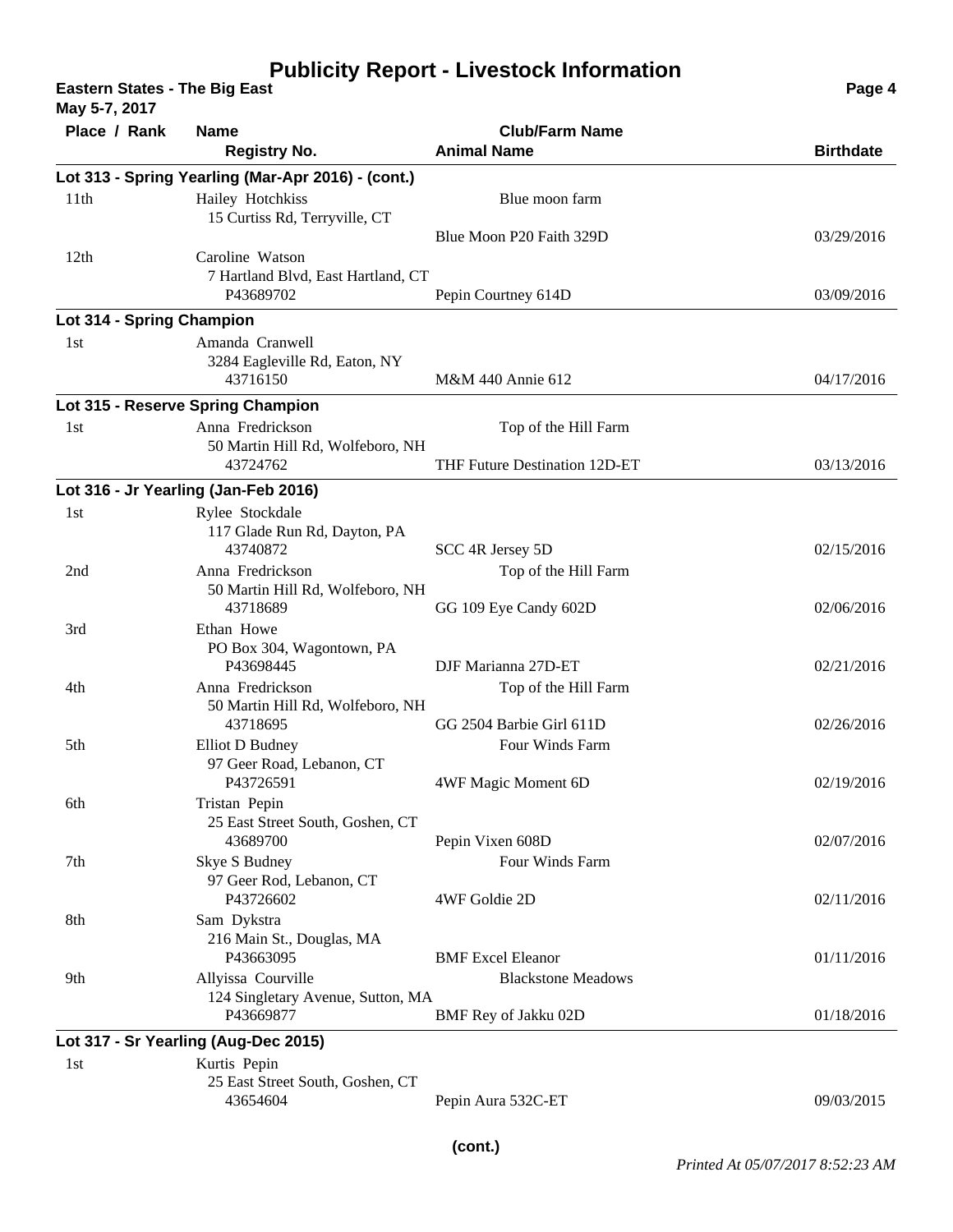**Eastern States - The Big East Page 5**

**May 5-7, 2017**

| Place / Rank              | <b>Name</b>                                                       | <b>Club/Farm Name</b>                      |                  |
|---------------------------|-------------------------------------------------------------------|--------------------------------------------|------------------|
|                           | <b>Registry No.</b>                                               | <b>Animal Name</b>                         | <b>Birthdate</b> |
|                           | Lot 317 - Sr Yearling (Aug-Dec 2015) - (cont.)                    |                                            |                  |
| 2nd                       | Harrison Roberts<br>124 East St, Williamsburg, MA<br>P43674606    | Bofat Hill 485T Poppy 111C                 | 11/29/2015       |
| 3rd                       | Hailey Hotchkiss<br>15 Curtiss Rd, Terryville, CT<br>43627279     | Blue moon farm<br>KEB Relentless R 80X 09C | 09/17/2015       |
| 4th                       | Dillon Pepin<br>25 East Street South, Goshen, CT<br>43654615      | Pepin Jocelyn 540C-ET                      | 12/04/2015       |
| 5th                       | Tim Hurley<br>10 Woodlawn Drive, Carver, MA<br>P43654279          | Pepin Michelle 539C                        | 11/03/2015       |
| 6th                       | Ashlee Demolles<br>272 River St, West Bridgewate, MA<br>P43654584 | Shadi Oak Farm<br>Pepin Tokena 528C-ET     | 08/23/2015       |
| 7 <sub>th</sub>           | Sarah S Mullen<br>2625 Lewis St, Dighton, MA<br>P43669964         | Sarabeths Genuine Opal                     | 10/25/2015       |
| Lot 318 - Senior Champion |                                                                   |                                            |                  |
| 1st                       | Rylee Stockdale<br>117 Glade Run Rd, Dayton, PA<br>43740872       | SCC 4R Jersey 5D                           | 02/15/2016       |
|                           | Lot 319 - Reserve Senior Champion                                 |                                            |                  |
| 1st                       | Anna Fredrickson<br>50 Martin Hill Rd, Wolfeboro, NH              | Top of the Hill Farm                       |                  |
|                           | 43718689                                                          | GG 109 Eye Candy 602D                      | 02/06/2016       |
| Lot 320 - Grand Champion  |                                                                   |                                            |                  |
| 1st                       | Rylee Stockdale<br>117 Glade Run Rd, Dayton, PA<br>43740872       | SCC 4R Jersey 5D                           | 02/15/2016       |
|                           | Lot 321 - Reserve Grand Champion                                  |                                            |                  |
| 1st                       | Amanda Cranwell<br>3284 Eagleville Rd, Eaton, NY<br>43716150      | M&M 440 Annie 612                          | 04/17/2016       |
|                           | Lot 325 - B&O Bull Calf (Sept 2016+)                              |                                            |                  |
| 1st                       | Harrison Roberts<br>124 East St, Williamsburg, MA<br>P43762417    | Bofat Hill 4R Philipe 11E                  | 01/01/2017       |
| 2nd                       | Skye S Budney<br>97 Geer Rod, Lebanon, CT<br>P43783092            | Four Winds Farm<br>4WF Romeo 10E-ET        | 02/21/2017       |
|                           | Lot 326 - B&O Yrig Bull (Sept15-Aug16)                            |                                            |                  |
| 1st                       | Rylee Stockdale<br>117 Glade Run Rd, Dayton, PA                   |                                            |                  |
|                           | 43716212                                                          | <b>RS WBCC Professor 27</b>                | 04/05/2016       |